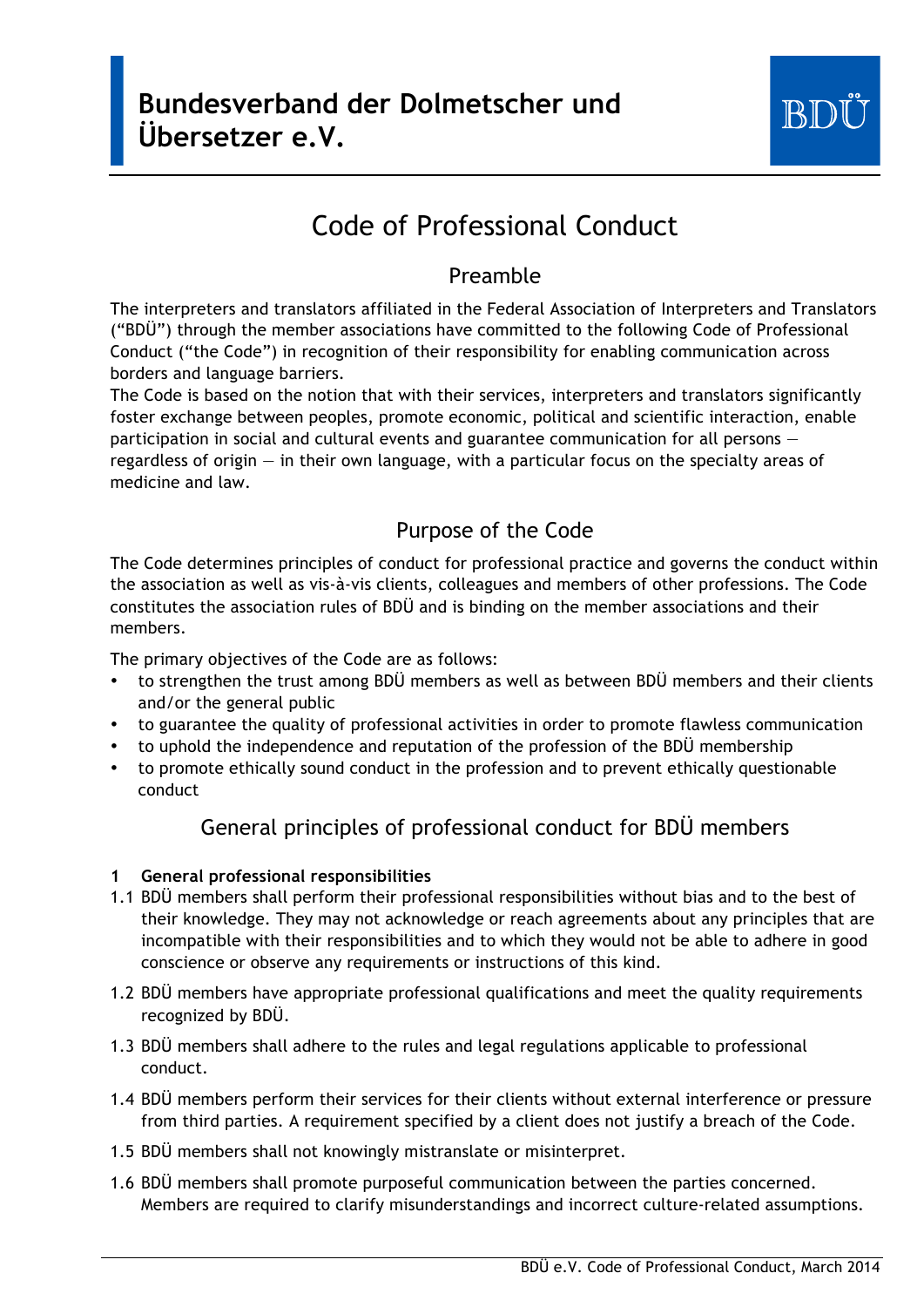- 1.7 BDÜ members shall conduct themselves at all times in a manner that does not discredit either the profession or BDÜ and its member associations.
- 1.8 BDÜ members shall only use academic or other titles which they are legally permitted to use. This applies in particular to the regulations of the respective States of the Federal Republic of Germany and the resolution adopted by the Standing Conference of Ministers of Education and Cultural Affairs regarding "Principles regulating the use of foreign university degrees by way of general legal approval based on uniform legal provisions" from April 14, 2000, along with amendments and new resolutions.
- 1.9 In the pursuit of their professional practice, BDÜ members shall participate in the continuing education required to maintain and develop their language skills and subject-matter expertise for translation and interpreting.

## Special principles of professional conduct for BDÜ members

## **2 Conduct vis-à-vis clients**

- 2.1 BDÜ members are free to accept or decline work. They shall decline work if it results in a conflict of interests, if they believe it is intended for illegal or dishonest purposes, or if they know that their own capacity, working conditions or time constraints will prevent its proper completion.
- 2.2 BDÜ members shall agree to the subject matter and conditions of the work to be accepted as well as the terms of performance and consideration before commencing work.
- 2.3 BDÜ members shall accept work only in languages and subject areas for which they or subcontractors commissioned by them have the abilities and skills to perform the assigned tasks with the quality required.
- 2.4 Remuneration charged by a BDÜ member must always be adequate. BDÜ members may not undercut proper remuneration in an unethical manner. However, members are permitted to consider the client's income and financial circumstances when agreeing to remuneration.
- 2.5 If a translator identifies errors or ambiguity when working on the source text, the translator shall report this to the client.
- 2.6 BDÜ members shall hold in complete confidence any information received in the course of work, even after completing the work. This does not apply to such information that is readily available to third parties at any time.
- 2.7 BDÜ members shall not derive any gain from confidential information acquired in the course of work undertaken.
- 2.8 Clients may be named as references only with their consent.

### **3 Conduct vis-à-vis colleagues and professional cooperation**

- 3.1 BDÜ members may collaborate with other interpreters and translators in collaborative business arrangements, organizational units, cooperative associations, and office partnerships. They may perform their professional activities individually or jointly within any corporate structure legally permitted for their profession.
- 3.2 BDÜ members shall support each other. In the event that members are offered work that they cannot accept, they shall recommend another professionally suitable interpreter or translator and/or refer the requester to the BDÜ member database available on the Internet.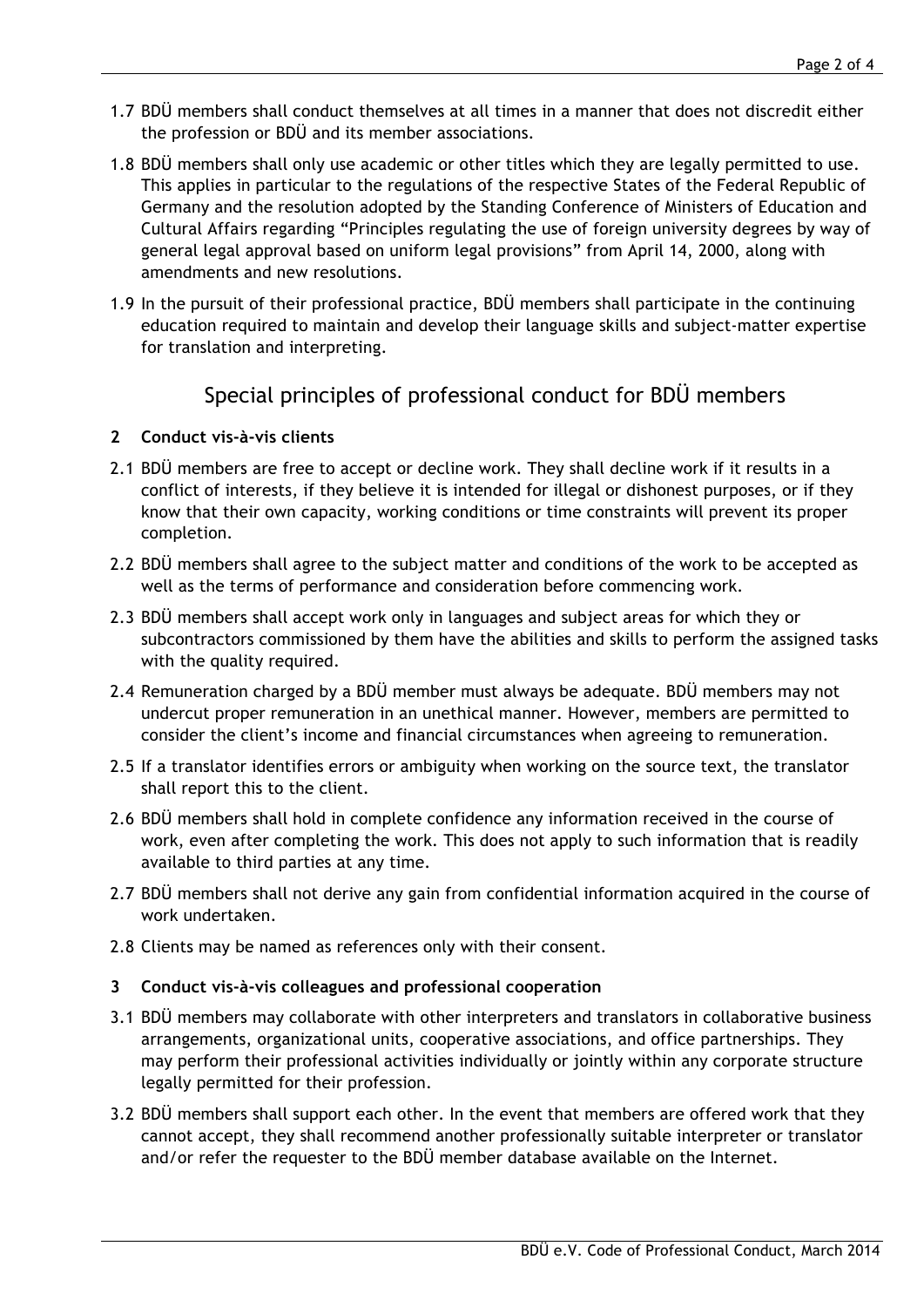- 3.3 BDÜ members shall refrain from commenting on the performance of colleagues. Criticism on faulty work should be put forward objectively and constructively.
- 3.4 BDÜ members shall consider the promotion of new practitioners to be a special mission. They use the resources of the professional association as well as personal contacts to convey knowledge and experience to colleagues new to the profession and to give them the opportunity to learn to work independently and assume responsibility as needed.
- 3.5 If BDÜ members employ colleagues or freelancers, this shall be undertaken at reasonable conditions in accordance with the principles of the Code. Reasonable conditions specifically comprise conditions for employed interpreters and translators that entail proper remuneration for the employed translator or interpreter as well as appropriate time for training and due compensation of the employed interpreters and translators in the case of non-competition clauses.
- 3.6 BDÜ members who commission subcontractors may not withhold an inappropriate percentage of the fee agreed upon with the client as compensation for referring/placing work.
- 3.7 BDÜ members shall refrain from any unfair competition.

In particular, they shall refrain from the following:

- misleading or subjective, comparative advertising
- excessive claims about their services offered, qualifications or professional experience
- disparaging statements about the work of other interpreters or translators
- unethical actions with the intention of preventing colleagues from their pursuing their professional activities or drive competitors from the market
- deliberately offering services below cost and specifically undercutting competitors with the intent to damage or drive them from the market

### **4 Employed BDÜ members**

The provisions of the BDÜ Code also apply in the general sense to employed BDÜ members, insofar as the provisions of an employment agreement and particularly the employer's managerial authority to issue directives do not specify otherwise.